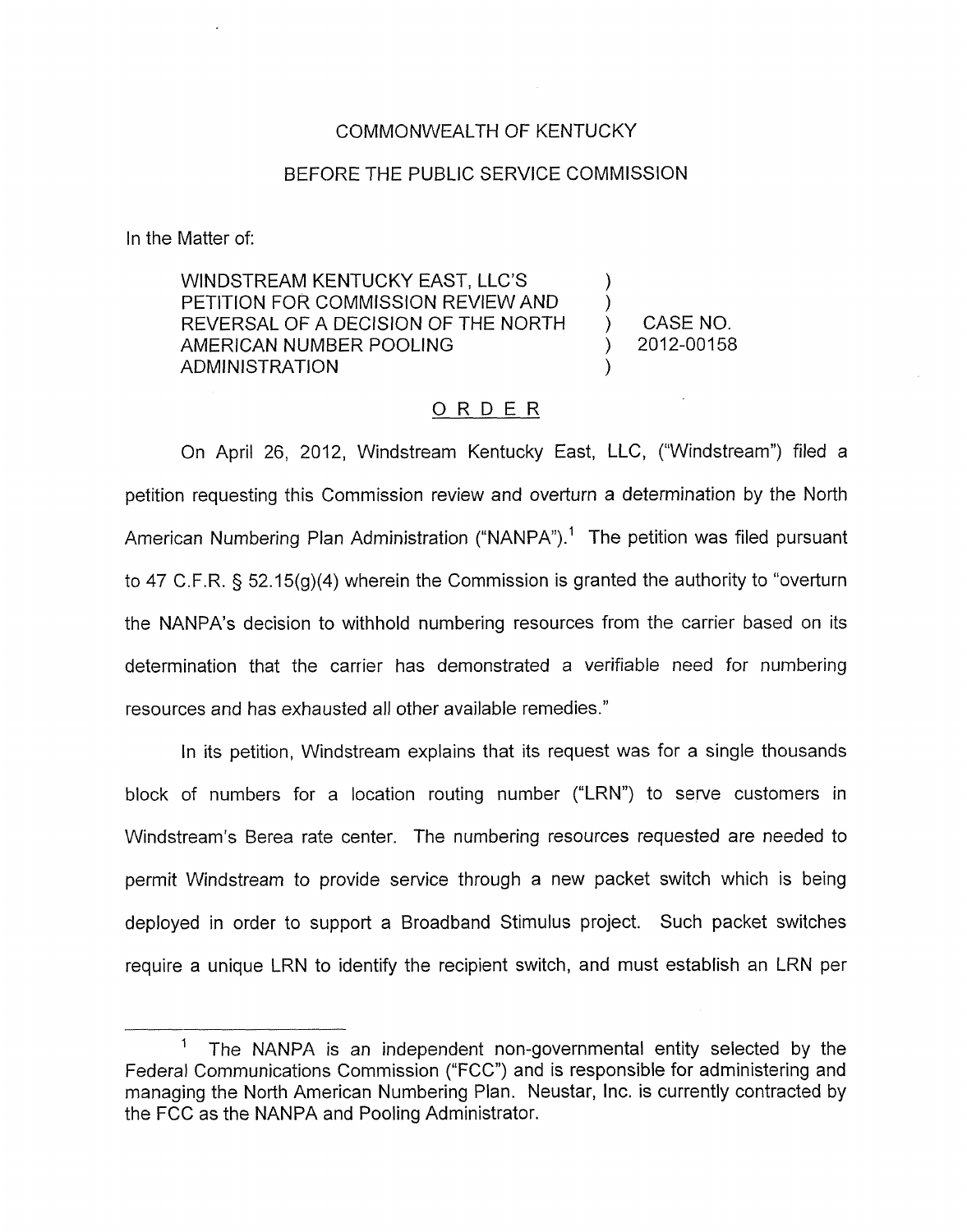local access and transport area from an assigned central office code ("NXX") for the recipient switch in the number portability capable network, Windstream explains that its request for an NXX code was necessary due to the fact that industry guidelines state that only an NXX code-holder can obtain an LRN. However, Windstream notes that it intends to retain only a single thousands number block from the new NXX code. $<sup>2</sup>$ </sup>

Windstream claims they do not have any NXX codes that could be moved in order to establish an LRN and, thus, they are unable to satisfy the need for numbering resources from their available inventory and have exhausted all other available remedies. Hence, on April 18, 2012, Windstream filed an application with the NANPA for the assignment of an NXX in the Berea rate center in order to address Windstream's need for a single thousands block of numbers for an LRN needed for a new packet switch being deployed to support a Broadband Stimulus project in this location. ${}^{3}$ Windstream points out that they only seek a single block of one thousand numbers and that the remaining nine one-thousand number blocks in that particular NXX will be available to other carriers for assignment. More specifically, Windstream intends to retain the four thousand block of the assigned NXX (859-NXX-4XXX).

The application process with the NANPA requires the submission of information used for a Months-To-Exhaust ("MTE") and Utilization Certification Worksheet

 $2$  See Windstream's petition for review.

 $3$  Specifically, the code block request submitted by Windstream was for its Berea switch, but current FCC rules require the evaluation of number utilization for the entire rate center before assignment of new numbering resources.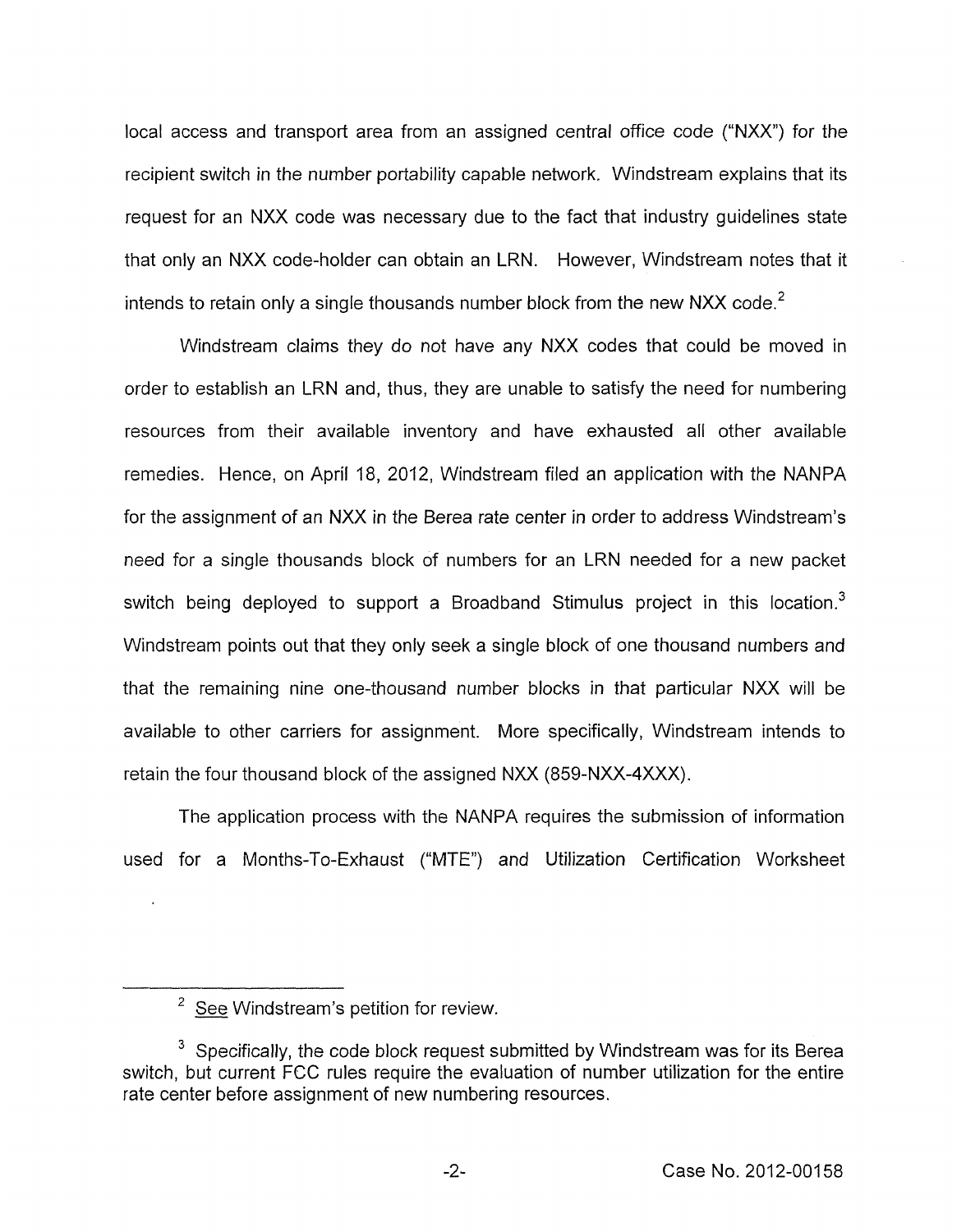("Worksheet") pertaining to the affected rate center. $<sup>4</sup>$  Based on the submitted</sup> information and resulting calculations, the NANPA concluded that Windstream did not meet the FCC's MTE requirements of six months or less, nor did they meet the utilization threshold requirement of 75 percent.<sup>5</sup> Therefore, NANPA determined that Windstream's requests for additional numbering resources should be denied.

The NANPA is not a policy-making entity. In making assignment decisions, the NANPA follows regulatory directives and industry-developed guidelines. The NANPA's responsibilities are defined in FCC rules and in comprehensive technical requirements drafted by the telecommunications industry and approved by the FCC.<sup>6</sup>

Pursuant to 47 C.F.R. § 52.15(g)(4), this Commission may overturn the NANPA determination if the requesting carrier has demonstrated a verifiable need for numbering resources and that all other available remedies have been exhausted. The Commission finds that Windstream has demonstrated a verifiable need for additional numbering resources by presenting its request for a single thousands block of numbers needed to establish a unique LRN to identify a new packet switch being deployed in the Berea rate center. Windstream advises that it will be unable to provide reliable and adequate service to telecommunications users in these rural areas without additional numbering resources in the affected rate centers. Due to the NANPA's denial of

<sup>&</sup>lt;sup>4</sup> In accordance with 47 C.F.R. § 52.15(g)(3), the MTE and utilization level are calculated by the Worksheet based on various inputs supplied by the applying carrier.

 $5$  According to the Worksheet, the MTE for the Berea rate center was calculated to be 43.698 months with a utilization rate of 57.43 percent.

 $6$  See generally, 47 C.F.R. § 52.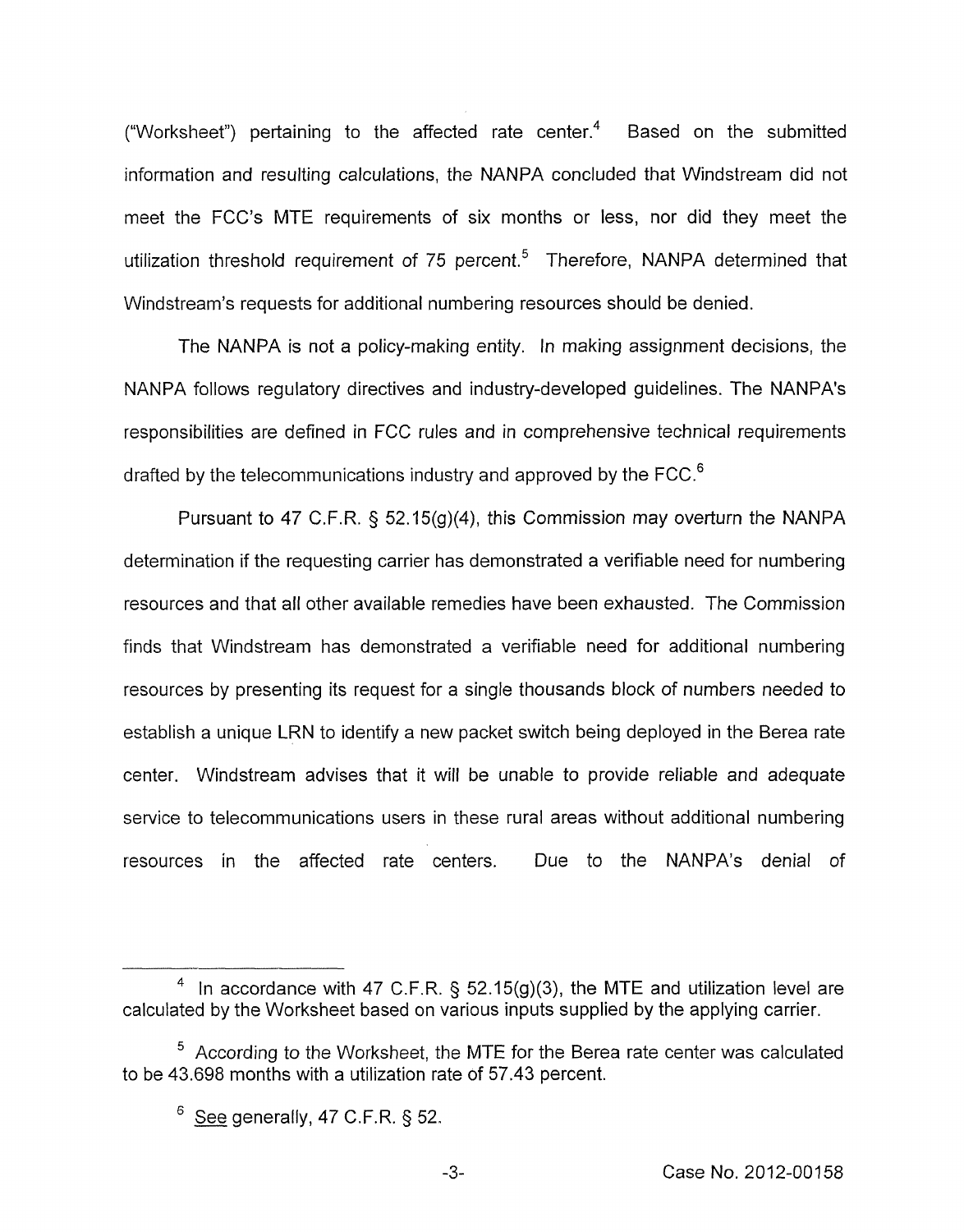numbering resources, Windstream has been unable to obtain the requested LRN for its new switch and service in connection with this project. The Commission further finds that Windstream has exhausted all available remedies in the affected rate centers to the extent that no combination of existing numbering resources in these rate centers can be employed to meet their need for a single one-thousand number block.

The Commission finds that the NANPA determination to deny Windstream the additional numbering resources described herein should be overturned and the NANPA be directed to assign to Windstream an available NXX code in the Berea rate center. The Commission notes that the numbering resources considered in this Order are to be assigned for the sole use of serving Windstream's need for an LRN needed for deployment of a new switch and corresponding service in connection with a Broadband Stimulus project upgrade in the noted exchange. If the numbering resources requested by Windstream are not needed to meet its service requirements, the associated numbering resources approved in this Order should be returned to the NANPA and may not be utilized to serve other customers without first meeting the NANPA numbering resource guidelines.

IT **IS** THEREFORE ORDERED that:

1. Windstream's Petition regarding the NANPA's denial of its application for assignment of additional numbering resources is granted.

2. The decision of the NANPA denying Windstream's request for assignment of an NXX in the Berea rate center is hereby overturned.

**3.** The NANPA shall assign Windstream an available NXX in the Berea rate center (859-NXX).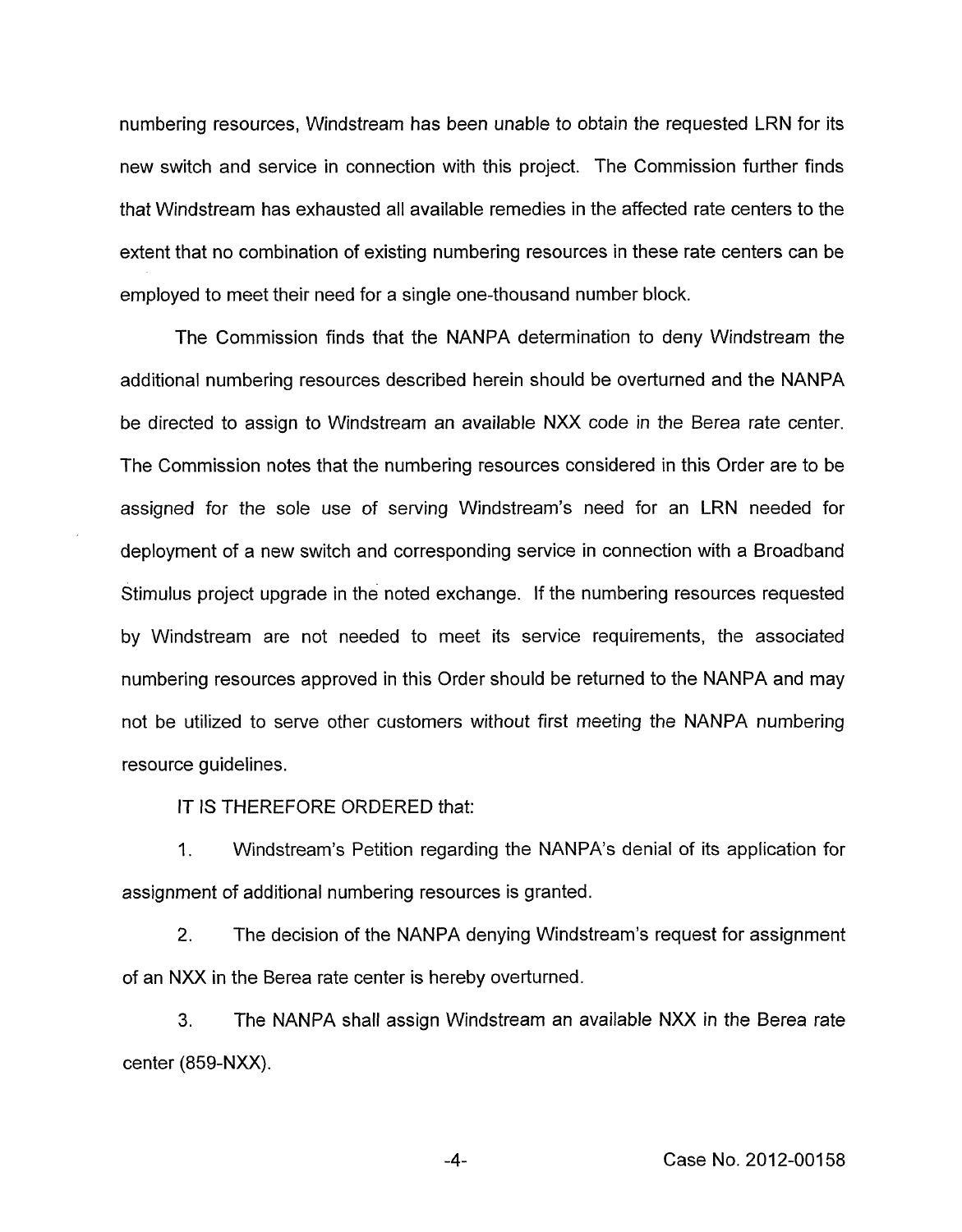**4.** The numbering resources considered in this Order are to be assigned for the sole use of serving Windstream's need for an LRN for deployment of a new packet switch in connection with a Broadband Stimulus project in the Berea rate center. Windstream shall retain only a single thousands block of numbers from the new NXX. The remaining nine thousands blocks, not utilized by Windstream for LRN purposes, shall be returned to the pool of available numbers. If the numbering resources requested by Windstream are not needed to meet its service requirements, the associated numbering resources approved in this Order shall be returned to the NANPA.

By the Commission



n *b*irector

Case No. 2012-00158